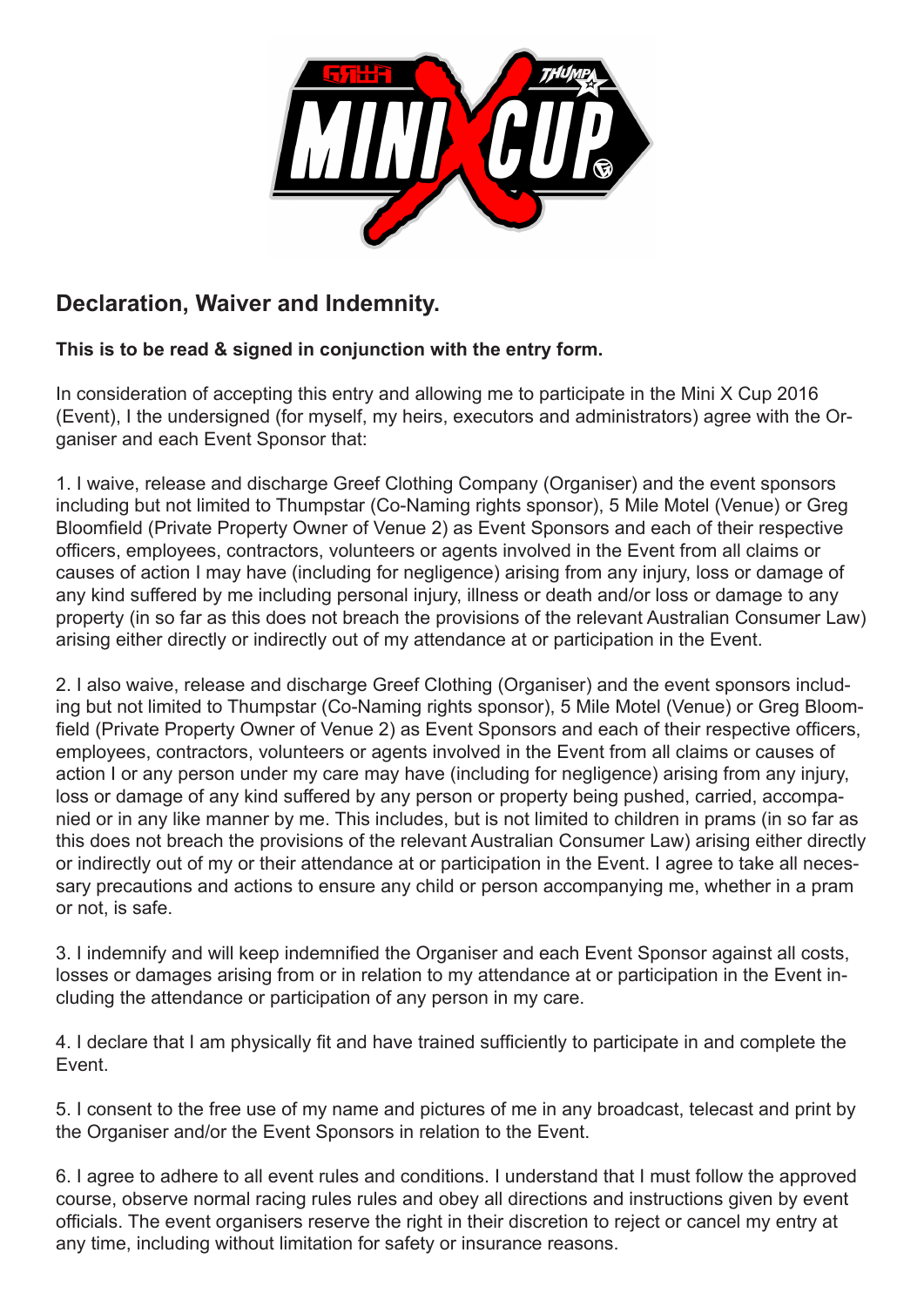7. I accept that I must wear approved motocross gear (Helmet, Gloves, Closed in Shoes) and that the allotted number and sponsor's name can be seen for the duration of the event. No roller skates, roller blades, hand-cycles, geared vehicles, skateboards, bicycles, scooters, any animals or accessories that may cause injury will be permitted.

8.I acknowledge that the Event organisers or its representative may remove me from the event area and/or exclude me from participation in the event (i) on medical, health and safety grounds (including to prevent possible harm or injury to myself or any other person), (ii) to prevent damage to any property, (iii) if my behaviour is inappropriate, offensive, or abusive, (iv) to prevent or arrest any form of unauthorised marketing, including ambush marketing. 9. I agree to obey and accept the Event rules and any other instructions (whether announced on the day or otherwise) and understand that failure to do so may result in my removal from the event, with no refund given.

10. I agree that the Greef Clothing Company (Event Organiser) reserves the right to refuse entry into the event on any grounds.

11. I agree that should I be removed from the event and do not participate in the Event for any reason, my entry fee will not be refunded and no liability will attach to the Organiser or the Event Sponsors in relation to this.

12. I consent to receive and agree to pay for any medical treatment (including transport by ambulance) which is considered in the reasonable opinion of the Event organisers to be advisable, before, during or after the Event.

13. I consent to the Organisers entering my personal details contained into a database which will be used for the administration of the event, including to Email or Post event information to me if I have provided a Email and Postal Address. I also consent to my personal details being used in the following ways:

- To enable Event Organiser or Photographer to email me photos taken during the race which are available to purchase.

14. I attend and participate in the Event exclusively at my own risk and at all times I have the option of not participating in or withdrawing from the Event at any time.

15. Emergency contact name and phone number must be written on the space provided and I agree that the Event organisers, or its medical representatives may contact that person and exchange my personal information with them in case of an emergency.

16. The organisers do not guarantee the accuracy of any times or results published on the event website, in the Advertiser newspaper or elsewhere.

17. I hereby acknowledge that I have read, understood and accept these terms and conditions and agree to be bound by them in relation to my attendance at and participation in the Event.

18. The judge's decision is final and no correspondence or disputes will be entertained.

Privacy Statement: The Organiser stages this Event to benefit the sport of Pit Bike Racing. The Organiser collects personal information from all entrants (including information on the Event entry form) for the purpose of staging the Event, and for reasonably incidental purposes. The Organiser makes no other disclosure of entrants' personal information. If you do not provide all the information requested, the Organiser is not obliged to accept your entry and may not register you to participate in the Event.